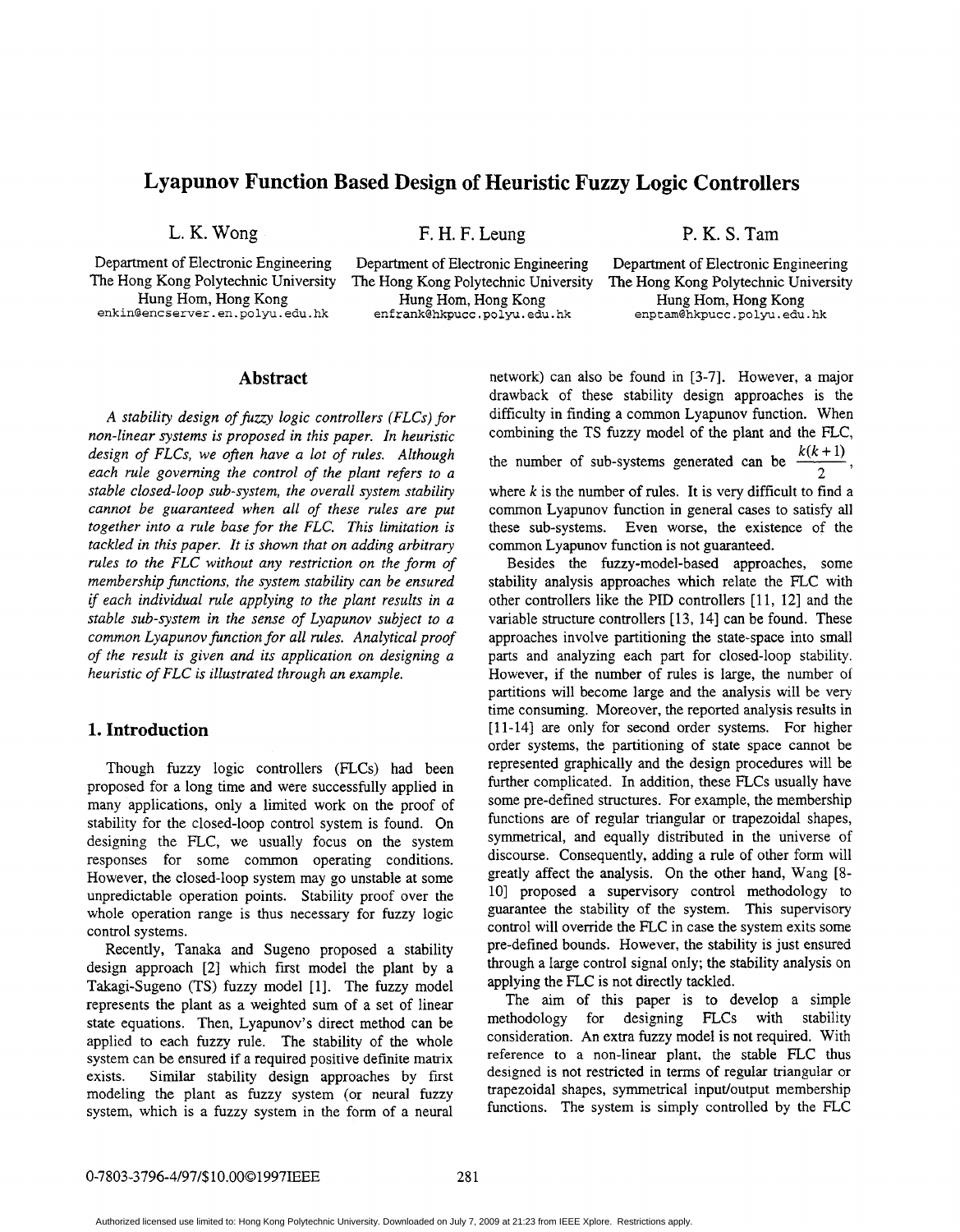without any supervisory control. The **FLC** is designed heuristically which is realized by first gathering expert knowledge that can control the plant well with guaranteed stability. This knowledge is expressed as fuzzy rules of the FLC. The rules are gathered to form a rule base, which becomes the heart of the FLC. The system stability is guaranteed by employing a common Lyapunov function to each rule. Results show that on applying the combined rules in the FLC, a stable closed-loop system can be obtained if each individual rule applied to the plant results in a stable sub-system in the sense of Lyapunov.

In section 2, the fuzzy logic control system used in this paper will be introduced. The proposed stability design method will be discussed in section 3. An example will be shown in section 4 to illustrate the application of the proposed method, and a conclusion will be drawn in section *5.* 

## **2. Fuzzy Logic Control System**

In this paper, a single input  $n$ -th order non-linear system of the following form is considered:

(1)  $\dot{x} = f(x) + b(x)u$ 

where  $\mathbf{x} = [x_1, x_2, \dots, x_n]^T$  is the state-vector,  $f(\mathbf{x}) = [f_1(\mathbf{x}),$  $f_2(x), \dots, f_n(x)$ <sup>T</sup>,  $b(x) = [b_1(x), b_2(x), \dots, b_n(x)]$ <sup>T</sup> are functions describing the dynamics of the plant, and *u* is the control input of the plant of which the value is determined by an FLC with inputs depending on **x.** The i-th **IF-THEN**  rule of the fuzzy rule base is of the following form [8]:

*Rule i*: **IF**  $x_1$  is  $X_{i1}$  **AND**  $x_2$  is  $X_{i2}$  **AND**...... **AND**  $x_n$  is  $X_{in}$ **THEN**  $u = u_i(x)$ 

where  $X_{i1}$ ,  $X_{i2}$ , ......,  $X_{in}$  are input fuzzy levels,  $u = u_i(x)$  is the output of rule i.  $u_i(x)$  can be a single value or a function of  $x$ . The shape of the membership functions associated with the input fuzzy levels, the method of fuzzification, and the algorithm of rule inference can be arbitrary because these do not affect the stability design discussed in this paper. A degree of membership  $\mu_i \in [0,$ 11 is obtained for each rule *i.* It is assumed that for any **x**  in the input universe of discourse *X,* there exists at least one  $\mu_i$  among all rules that is not equal to zero. By applying the weighted sum defuzzification method, the output of the FLC is given by:

$$
u(x) = \frac{\sum_{i=1}^{k} \mu_i(x) u_i(x)}{\sum_{i=1}^{k} \mu_i(x)}
$$
(3)

where *k* is the total number of rules.

Two points should be noted from (3). First, for any input  $x_o \in X$ , if the degree of membership  $\mu_i(x_o)$ corresponding to rule *i* is zero, this rule *i* is called an *inactive fuzzy rule* for the input  $x_{o}$ . An inactive fuzzy rule will not affect the controller output  $u(x_0)$ . Hence, (3) can be re-written as a combination of all *active fuzzy rules* (where  $\mu_i(x_0) \neq 0$ ),

$$
u(x_o) = \frac{\sum_{i=1}^{k} \mu_i(x_o) u_i(x_o)}{\sum_{\substack{i=1 \ i \neq 0}}^{k} \mu_i(x_o)}
$$
(4)

Second, since all  $u_i(x_o)$  have definite values, the maximum value  $u_{max}(x_o)$  and the minimum value  $u_{min}(x_o)$  of  $u_i(x_o)$  among all active rules can be found. Consequently,

$$
\frac{\sum_{i=1}^{k} \mu_i(x_o) u_{min}(x_o)}{\sum_{i=1}^{k} \mu_i(x_o)} \leq \frac{\sum_{i=1}^{k} \mu_i(x_o) u_i(x_o)}{\sum_{i=1}^{k} \mu_i(x_o)} \leq \frac{\sum_{i=1}^{k} \mu_i(x_o) u_{max}(x_o)}{\sum_{i=1}^{k} \mu_i(x_o)} \leq \frac{\sum_{i=1}^{k} \mu_i(x_o) u_{max}(x_o)}{\sum_{i=1}^{k} \mu_i(x_o)}
$$

$$
\Rightarrow u_{min}(x_o) \frac{\sum_{i=1}^{k} \mu_i(x_o)}{\sum_{i=1}^{k} \mu_i(x_o)} < u(x_o) < u_{max}(x_o) \frac{\sum_{i=1}^{k} \mu_i(x_o)}{\sum_{i=1}^{k} \mu_i(x_o)}
$$
  

$$
\Rightarrow u_{min}(x_o) < u(x_o) < u_{max}(x_o)
$$
 (5)

As a result, the output of the FLC is bounded by  $u_{max}(x_0)$  and  $u_{min}(x_0)$  if the weighted sum method is employed to derive  $u(x_0)$ .

### **3. Stability Design of FLCs**

The premise of the stability criteria in this paper is that on applying each rule to the plant individually, the closedloop sub-system is stable in the sense of Lyapunov, and each rule shares a common quadratic Lyapunov function  $V(x)$  such that

i)  $V(x)$  is positive definite and continuously differentiable, ii)  $\dot{V}(x) \le 0$  for all x in active region

(6)

An active region is defined as the range of  $x$  such that the rule is an active fuzzy rule. Based on the above premise, and considering the active fuzzy rules for input *x,*  with the maximum and the minimum control signal  $u_{max}(x_o)$ and  $u_{min}(x_0)$  respectively, the sub-systems formed by these two rules satisfy the following conditions:

$$
V(x_o) \le 0 \text{ for } u(x_o) = u_{max}(x_o) \tag{7}
$$

$$
V(x_o) \le 0 \text{ for } u(x_o) = u_{min}(x_o) \tag{8}
$$

These conditions will be applied later. Now a common quadratic Lyapunov function is suggested as follows: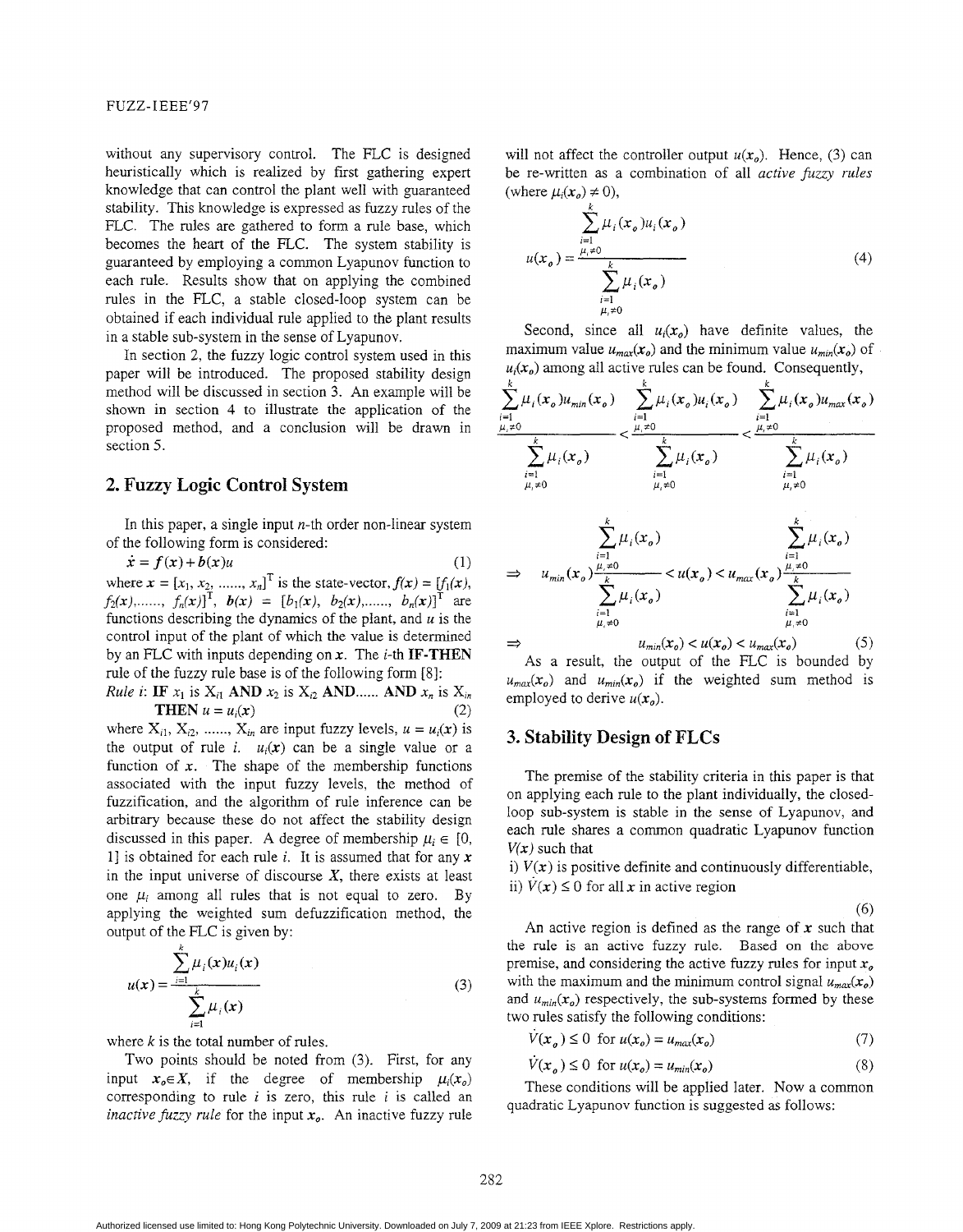$$
V(x) = \frac{1}{2}x^T A x \tag{9}
$$

Then  $\dot{V}(x) = \dot{x}^T A x + x^T A \dot{x}$  (10)

From (1), 
$$
\dot{V}(x) = (f(x) + b(x)u)^T Ax + x^T A(f(x) + b(x)u)
$$
  
=  $F(x) + B(x)u$  (11)

where  $F(x) = f(x)^T A x + x^T A f(x)$  $B(x) = b(x)^{T} A x + x^{T} A b(x)$ 

In particular, if A is symmetric,  $F(x) = 2 x^T A f(x)$  and  $B(x) = 2 x^T A b(x)$ 

Here we want to show that  $\dot{V}(x_a) \leq 0$  for all  $u(x_a)$  that lies between  $u_{min}(x_o)$  and  $u_{max}(x_o)$ .

Note that both  $F(x)$  and  $B(x)$  are scalars. Then, two cases should be considered:  $B(x)$  is positive and  $B(x)$  is negative for  $x = x_0$ .

If  $B(x_0)$  is positive, by using condition (7),

$$
\dot{V}(x_o) = F(x_o) + B(x_o)u_{max}(x_o) \le 0
$$
  
\n
$$
\Rightarrow \dot{V}(x_o) = F(x_o) + B(x_o)u(x_o) \le 0 \quad \forall u(x_o) < u_{max}(x_o)
$$
\n(12)

On the other hand, if  $B(x_0)$  is negative, by using condition  $(8),$ 

$$
\dot{V}(x_o) = F(x_o) + B(x_o)u_{min}(x_o) \le 0
$$
  
\n
$$
\Rightarrow \dot{V}(x_o) = F(x_o) + B(x_o)u(x_o) \le 0 \quad \forall u(x_o) > u_{min}(x_o)
$$
\n(13)

From (12) and (13),

From (12) and (13),  
\n
$$
\dot{V}(x_o) \le 0 \ \forall B(x_o), u(x_o) \text{ such that } u_{min}(x_o) < u(x_o) < u_{max}(x_o)
$$
\n(14)

The result in (14) clearly indicates that the closed-loop system is stable in the sense of Lyapunov for any  $u(x_0)$  lies between  $u_{max}(x_o)$  and  $u_{min}(x_o)$  as given in (5), and the closed-loop fuzzy logic control system is stable in the sense of Lyapunov provided that each individual rule applying to the plant leads to a stable sub-system in the sense of Lyapunov under a common Lyapunov function.

In summary, the stability consideration for the design of heuristic fuzzy logic control systems can be stated by the following theorem:

*Theorem 3.1: Stability of heuristic fuzzy logic control systems:* The stability proof of fuzzy logic control systems can be carried out by first applying Lyapunov direct method to each rule. If every rule individually applying to the plant of (1) results in a stable sub-system in the sense of Lyapunov subject to a common Lyapunov function described by (6), the whole fuzzy logic control system is stable as guaranteed by *(5)* and (14).

*Corollary 3.1: Adding of rules:* If there exists an FLC that can guarantee system stability as described in *Theorem*  3.1, an extra fuzzy rule (or expert knowledge) can be added to the **FLC** with guaranteed system stability provided that on applying this rule to the plant individually, the closed-loop sub-system is stable in the sense of Lyapunov subject to the same Lyapunov function **V(x)** used in the original **FLC.** 

Proof: From the above statement, we have

$$
V(x_o) \le 0 \quad \text{for } u(x_o) = u_{new}(x_o) \tag{15}
$$

where  $u_{new}(x_0)$  is the control output corresponding to the newly added rule. Then, either one of the following three cases should occur:

- 1. If  $u_{new}(x_o)$  lies between  $u_{max}(x_o)$  and  $u_{min}(x_o)$ , by (5) and (14), the new system is stable.
- 2. If  $u_{new}(x_o) > u_{max}(x_o)$ ,  $u_{max}(x_o)$  can be replaced by  $u_{new}(x_o)$ and condition (7) is replaced by (15). Following the proposed stability analysis, condition (14) can be obtained by replacing  $u_{max}(x_o)$  with  $u_{new}(x_o)$ .
- 3. Similarly if  $u_{new}(x_a) < u_{min}(x_a)$ , condition (8) can be replaced by **(15),** and (14) can also be obtained by replacing  $u_{min}(x_a)$  with  $u_{new}(x_a)$ .

Hence the new system is stable in the sense of Lyapunov after adding the new rule.

QED

It can be seen from corollary 3.1 that the new rule added to the FLC is not restricted in terms of shape and symmetry of the input and output membership functions. Whenever a new expert rule is obtained and the condition stated in corollary 3.1 is satisfied, it can be directly added into the FLC rule base without affecting the stability of the existing controller. Thus, a stability design approach for heuristic FLCs has been proposed.

## **4. Examples**

The non-linear system to be controlled by an **FLC** is given **as** follows:

$$
\ddot{x} + \dot{x}^3 + u = 0 \tag{16}
$$

The fuzzy rules are summarized in [Table 1.](#page-3-0) Write  $(16)$ in the form of (l), we have

$$
\dot{x} = f(x) + b(x)u
$$
\nwhere  $x = \begin{bmatrix} x_1 \\ x_2 \end{bmatrix}$ ,  $x_1 = x$ ,  $x_2 = \dot{x}$ ;  
\n
$$
f(x) = \begin{bmatrix} x_2 \\ -x_2 \end{bmatrix}
$$
 and  $b(x) = \begin{bmatrix} 0 \\ -1 \end{bmatrix}$ 

The closed-loop system stability is to be proved by using the proposed approach. In the rule table, the input variables in the rule antecedents are  $x$  and  $\dot{x}$  and the output variable in the rule consequent is *U.* P, 2, and N are fuzzy levels representing positive, zero and negative respectively. The membership functions are shown in Fig. 1. The rules in [Table 1](#page-3-0) are read as, taking rule 5 for example, "Rule 5: IF x is P and  $\dot{x}$  is Z, THEN  $u = x$ ". The rules are set heuristically. In rule  $1, x$  is positive but is increasing (since  $\dot{x}$  is positive), so a big control action is

Authorized licensed use limited to: Hong Kong Polytechnic University. Downloaded on July 7, 2009 at 21:23 from IEEE Xplore. Restrictions apply.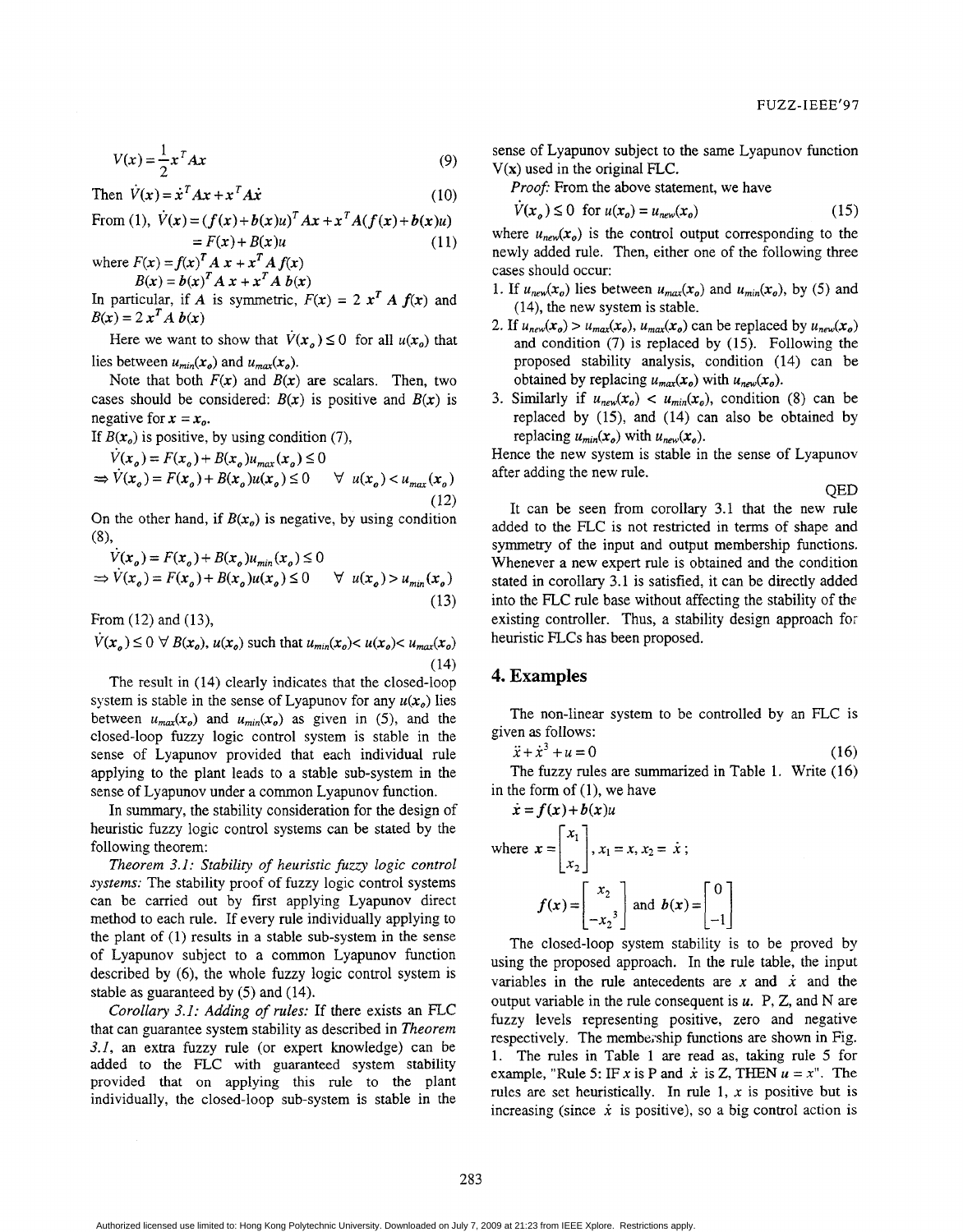<span id="page-3-0"></span>needed and  $u = 2$ . Similarly, in rule 2, x is negative and decreasing, so  $\mu$  is set to be  $-2$ . In rule 3,  $\chi$  is positive but decreasing, therefore no control is needed, and  $u = 0$ . The same happens in rule 4. When either one of the states is near the origin in rule *5* to rule 8, a proportional control is applied. When the states are at the origin, as described in rule 9, some damping is needed, and a proportional plus derivative control is desired.

To prove the stability of the system by the proposed approach, the stability of the sub-system on applying each rule based on a common Lyapunov function should be proved first. Select a Lyapunov function as follows:

$$
V = \frac{1}{2}(x^2 + \dot{x}^2)
$$
 (17)

which is obviously positive definite and continuously differentiable. Then

$$
\begin{aligned} \dot{V} &= x\dot{x} + \dot{x}\ddot{x} \\ &= x\dot{x} + \dot{x}(-\dot{x}^3 - u) \end{aligned} \tag{18}
$$

For rule 1,  $u = 2$ , and from (18),

 $\dot{V} = (x - 2)\dot{x} - \dot{x}^4$ 

It can be seen from Fig. 1 that *x* lies between 0 and 1 and  $\dot{x}$  is positive, therefore  $\dot{V} \le 0$  for rule 1 and the subsystem under this rule is stable. For rule *2, x* lies between 0 and  $-1$  and  $\dot{x}$  is negative, then  $\dot{V} = (x - (-2))\dot{x} - \dot{x}^4 \leq 0$ , and the sub-system under this rule is stable. For rule 3 and rule 4,  $u = 0$ ,

| Rule | Premise                                 |   | Consequent          |
|------|-----------------------------------------|---|---------------------|
|      | $\boldsymbol{x}$<br>$\boldsymbol{\chi}$ |   | и                   |
|      | n                                       |   |                     |
|      | N                                       |   | $-2$                |
|      | P                                       | Ñ |                     |
|      | N                                       | p |                     |
|      |                                         | Ζ | $\chi$              |
|      | N                                       | Z | $\chi$              |
|      | Z                                       | ם | $\chi$              |
| Я    | Ζ                                       |   | $\boldsymbol{\chi}$ |
|      | 7.                                      |   | $x + \dot{x}$       |



Fig. 1. Membership functions of  $x$  and  $\dot{x}$ 

 $\dot{V}=x\dot{x}-\dot{x}^4$ 

Since *x* and  $\dot{x}$  are of different sign in rule 3 and rule 4,  $\dot{V} \leq 0$ . Therefore the sub-systems on applying these two rules are stable.

For rule 5 to rule 8, a proportional feedback  $u = x$  is used, then

 $\dot{V} = -\dot{x}^4$ 

which is always less than or equal to zero. Hence the subsystems on applying rule 5 to rule 8 are stable. For rule 9,  $u = x + \dot{x}$ , then

$$
\dot{V} = x\dot{x} + \dot{x}(-\dot{x}^{3} - x - \dot{x})
$$
  
=  $-\dot{x}^{4} - \dot{x}^{2}$ 

which is always less than or equal to zero, and the system on applying rule 9 is stable. Hence all the 9 rules in the FLC results in stable sub-systems in the sense of Lyapunov subject to the same Lyapunov function (17). By *Theorem 3.1,* the closed-loop system is stable when all the rules are included into the rule base of the **FLC.** 

The simulation results of the zero-input responses of the states of the closed-loop system with initial values  $x(0) =$  $\begin{bmatrix} 1 & -1 \end{bmatrix}^T$  are shown in Fig. 2. It can be seen that the fuzzy logic control system is stable.



Fig. 2. Responses of  $x$  and  $\dot{x}$  in the illustrated example

# *5* **Conclusion**

**An** approach for designing heuristic FLC with stability consideration by using Lyapunov direct method is proposed in this paper. The derivation shows that the fuzzy logic control system is stable in the sense of Lyapunov provided that each individual rule applying to the plant results in a stable sub-system in the sense of Lyapunov under a common Lyapunov function. Therefore the stability of the fuzzy logic control system can be guaranteed by examining each individual rule in the FLC. **A** non-linear system controlled by an FLC is analyzed based on the proposed design approach as an illustrative